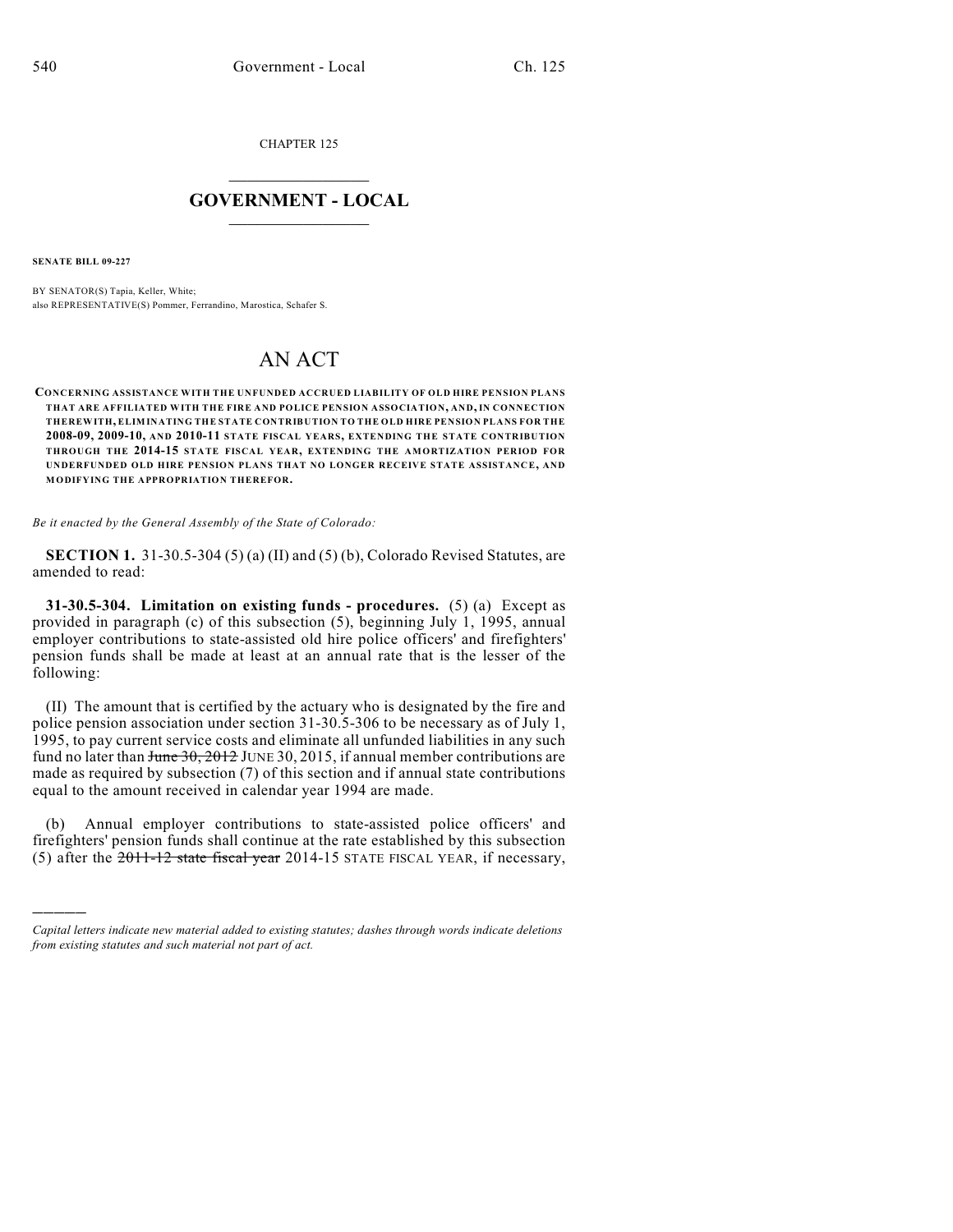until all unfunded accrued liability in the employers' state-assisted old hire police officers' and firefighters' pension plans is eliminated and if annual state contributions are made through  $\frac{\text{April 30, 2012}}{\text{April 30, 2015}}$ , pursuant to section 31-30.5-307 (2).

**SECTION 2.** 31-30.5-306 (1) (b) (II), Colorado Revised Statutes, is amended to read:

**31-30.5-306. Actuarial studies.** (1) (b) (II) By September 30, 2001, and by September 30 of each year thereafter, until September 30, 2002, and by April 30, 2006, and by April 30 of each year thereafter, until April 30, 2012 APRIL 30, 2015, or until all state-assisted old hire pension plans are fully funded, whichever comes first, an updated actuarial study shall be filed with the fire and police pension association. For the 2003-04 fiscal year and each fiscal year thereafter for which an actuarial study is filed, the actuarial study shall include a determination of the amount of the unfunded liability that may accrue as a result of the suspension of the state contribution of the old hire plan members' benefit trust fund pursuant to section 31-30.5-307 (5) (a).

**SECTION 3.** 31-30.5-307 (1) (a), (1) (c), (2), (4), (5) (a), and (5) (b), Colorado Revised Statutes, are amended to read:

**31-30.5-307. State contribution.** (1) (a) Any moneys allocated for distribution pursuant to subsection (2) of this section shall be distributed by the fire and police pension association board of directors annually to any fund of an old hire pension plan established pursuant to this article having an unfunded accrued liability to assist in amortizing such unfunded accrued liability as determined in the January 1, 1994, actuarial studies performed under section 31-30.5-306. Beginning in 1995 and in each state fiscal year through the 2011-12 state fiscal year 2014-15 STATE FISCAL YEAR, with the exception of the 2003-04 and 2004-05 state fiscal years pursuant to PARAGRAPH (a) OF subsection (5) of this section AND THE 2008-09, 2009-10, AND 2010-11 STATE FISCAL YEARS PURSUANT TO SUBPARAGRAPH (II) OF PARAGRAPH (a) OF SUBSECTION (5) OF THIS SECTION, each such fund having an unfunded accrued liability shall be credited with that amount of state contributions that it received in 1994 to assist in retiring its unfunded liability. In addition, if the annual employer contribution amount established by section 31-30.5-304 (5) will result in total employer contributions to any such fund that, on a present value basis as determined by the association, are more than five percent higher than what the estimated total employer contributions to such fund would have been but for section 31-30.5-304 (5), then each such fund shall receive that amount of supplemental state contributions sufficient to eliminate, on a present value basis, the estimated aggregate increase in employer contributions attributable to the enactment of section 31-30.5-304 (5). Any remaining state contributions shall be distributed to each such fund based upon the amount, as determined by an independent actuarial review and certified by the board to the joint budget committee each December 1, that is consistent with the general assembly's intent that the unfunded liabilities in all such funds will be eliminated no later than  $\frac{f_{\text{un}}}{f_{\text{un}}}}$  June 30, 2015. If in any year the annual state contribution for unfunded liabilities is less than the amount contributed under subsection (2) of this section on September 30, 1995, each such fund having an unfunded accrued liability shall be credited with state contributions in proportion to the percentage of aggregate unfunded accrued liabilities each such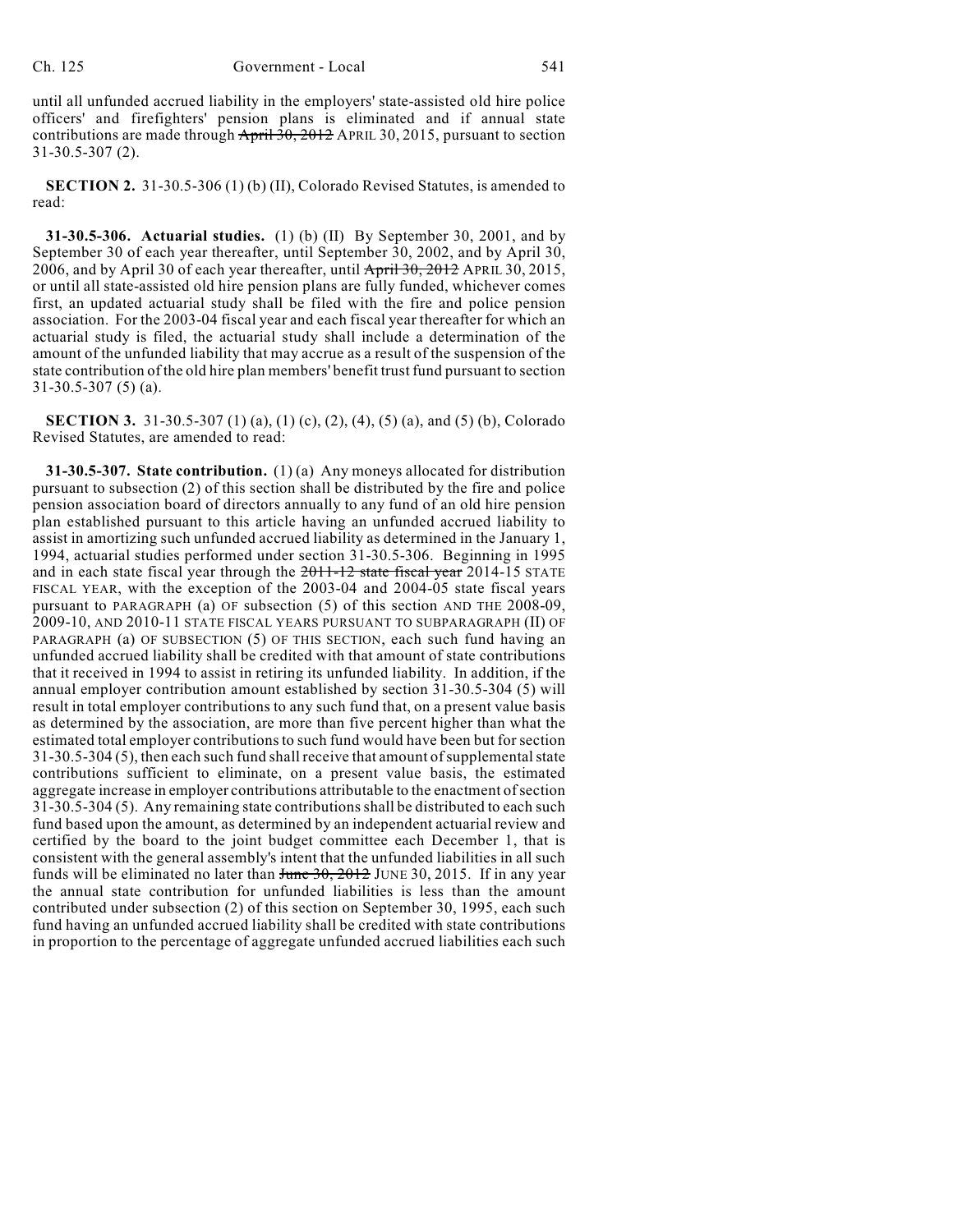542 Government - Local Ch. 125

fund represents, excluding any unfunded liabilities attributable to additional plan benefits adopted under section 31-30.5-210 (2). No money shall be distributed pursuant to this subsection (1) to an employer having rank escalation for old hire members, which is not in the association. For the purposes of this subsection (1), "rank escalation" means the addition to the amount of the retirement pension or disability benefit being received of a fixed percentage of any increase in salary, as well as longevity or additional pay based on length of service, granted the rank a member occupied before retiring or being disabled.

(c) State contributions pursuant to this subsection (1) shall cease when the unfunded liabilities in all funds receiving such contributions are eliminated, but no later than June 30, 2012 JUNE 30, 2015.

(2) On September 30, 1995, and on September 30 of each year thereafter through 2002 and on April 30, 2006, and on April 30 of each year thereafter through 2012 THROUGH 2015, the state treasurer shall transfer from the proceeds of the tax imposed by section 10-3-209, C.R.S., to the old hire plan members' benefit trust fund created by section 31-31-701 (6), an amount equal to twenty-six million six hundred thousand dollars minus the amount transferred under section 31-30-1112  $(2)$  (g) (I). Such annual transfer to the fund under this subsection (2) shall cease when the requirements of paragraph (c) of subsection (1) of this section have been met, and the final annual transfer may be in an amount less than the amount prescribed by this subsection (2) as determined from the total amount of unfunded accrued liability of employers. Moneys in said fund shall not revert to the general fund but shall be continuously available for the purposes provided in this part 3 and part 11 of article 30 of this title.

(4) By October 1, 2001, and by October 1 of each year thereafter, until October 1, 2002, and by March 1, 2006, and by March 1 of each year thereafter, until March 1, 2012 MARCH 1, 2015, or until all state-assisted old hire pension plans are fully funded, whichever comes first, the board shall determine for every state-assisted old hire pension plan whether the sum of the required state and employer contributions for the current year is greater than the amount necessary to eliminate the remaining unfunded liability of the plan. The board's determination shall be based on the previous year's actuarial studies performed pursuant to section 31-30.5-306 and the sum of the previous year's state and employer contributions. If the board determines that the sum of the required contributions for the current year is greater than the amount of remaining unfunded liability of the plan, then both the required state and employer contributions to that plan shall be in an amount proportionate to the amount respectively contributed in the previous year so that the sum of the two contributions is equal to an amount that eliminates any remaining unfunded liability.

 $(5)$  (a) (I) Notwithstanding any other provision of law, the state treasurer shall not transfer moneys to the old hire plan members' benefit trust fund pursuant to subsection (2) of this section on September 30, 2003, September 30, 2004, or September 30, 2005. The state treasurer shall resume such transfers beginning on April 30, 2006, and shall make a transfer every April 30 thereafter until 2012 UNTIL  $2008$  pursuant to subsection (2) of this section. or until all state-assisted old hire pension plans are fully funded, whichever comes first THE TRANSFERS SHALL RESUME ON APRIL 30, 2012, PURSUANT TO SUBPARAGRAPH (II) OF THIS PARAGRAPH (a).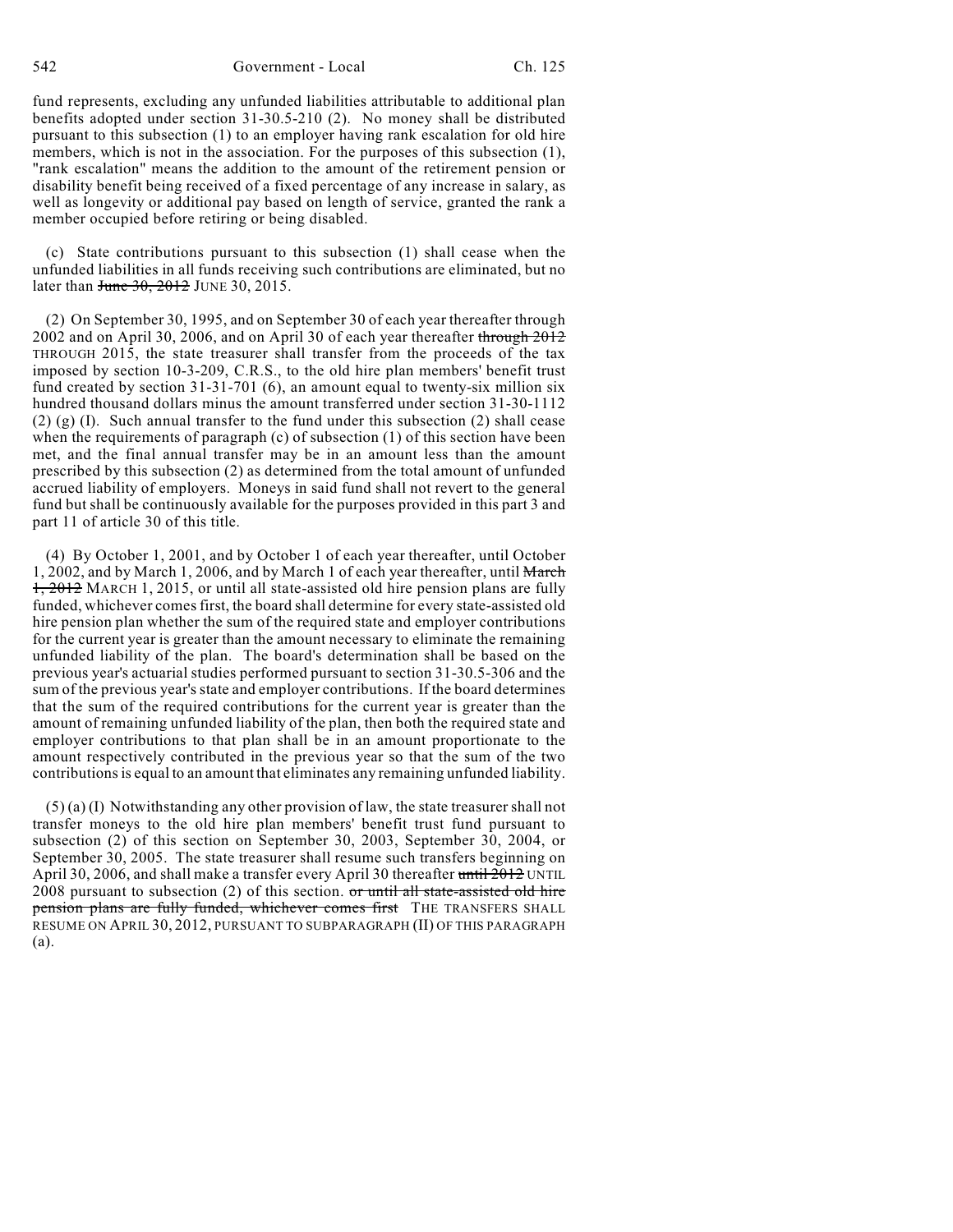#### Ch. 125 Government - Local 543

(II) NOTWITHSTANDING ANY OTHER PROVISION OF LAW, THE STATE TREASURER SHALL NOT TRANSFER MONEYS TO THE OLD HIRE PLAN MEMBERS' BENEFIT TRUST FUND PURSUANT TO SUBSECTION (2) OF THIS SECTION ON APRIL 30, 2009, APRIL 30, 2010, OR APRIL 30, 2011. THE STATE TREASURER SHALL RESUME SUCH TRANSFERS BEGINNING ON APRIL 30, 2012, AND SHALL MAKE A TRANSFER EVERY APRIL 30 THEREAFTER UNTIL 2015 PURSUANT TO SUBSECTION (2) OF THIS SECTION OR UNTIL ALL STATE-ASSISTED OLD HIRE PENSION PLANS ARE FULLY FUNDED, WHICHEVER COMES FIRST.

(b) Notwithstanding any other provision of law, the state shall transfer to the old hire plan members' benefit trust fund any amount of unfunded liability accrued as a result of the suspension of the state contribution to the fund pursuant to paragraph (a) of this subsection (5) as determined in the actuarial study filed with the fire and police pension association pursuant to section 31-30.5-306 (1) (b) (II). Such transfers may occur at any time until April 30, 2012 APRIL 30, 2015.

**SECTION 4.** 31-30.5-404, Colorado Revised Statutes, is amended to read:

**31-30.5-404. Plans affiliated with the fire and police pension association.** Notwithstanding any provision of this part 4 to the contrary, an employer that affiliates its old hire police officers' or firefighters' pension fund with the fire and police pension association pursuant to section 31-31-701 and that is not receiving state contributions under part 3 of this article shall annually contribute an amount approved by the board of directors of the association, upon the advice of its actuary, sufficient to pay the normal cost plus amortize the unfunded past service liability attributed to old hire members, over a period of forty years from January 1, 1982 NOT TO EXCEED THE LESSER OF TWENTY YEARS OR THE NUMBER OF YEARS EQUAL TO THE AVERAGE REMAINING LIFE EXPECTANCY OF THE PENSION FUND'S MEMBERS.

**SECTION 5.** Part XXII (3) and the affected totals of section 2 of chapter 474, Session Laws of Colorado 2008, are amended to read:

Section 2. **Appropriation.**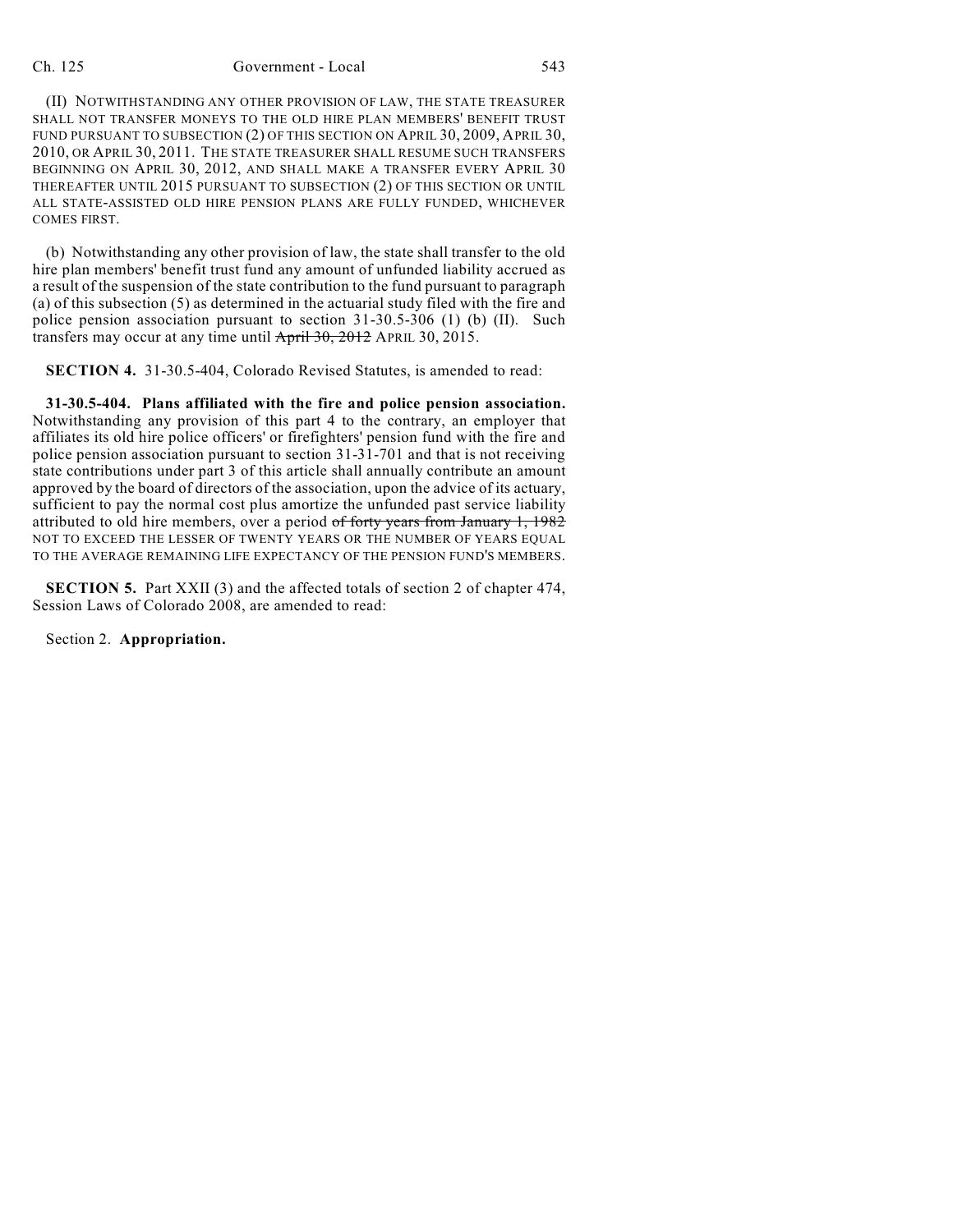### Ch. 125 Government - Local 544

|                              |                                                       |              | APPROPRIATION FROM            |                                                |                          |                                       |                                |
|------------------------------|-------------------------------------------------------|--------------|-------------------------------|------------------------------------------------|--------------------------|---------------------------------------|--------------------------------|
|                              | ITEM &<br><b>SUBTOTAL</b>                             | <b>TOTAL</b> | <b>GENERAL</b><br><b>FUND</b> | <b>GENERAL</b><br><b>FUND</b><br><b>EXEMPT</b> | CASH<br><b>FUNDS</b>     | <b>REAPPROPRIATED</b><br><b>FUNDS</b> | <b>FEDERAL</b><br><b>FUNDS</b> |
|                              | \$                                                    | \$           | \$                            | \$                                             | \$                       | \$                                    | \$                             |
|                              | <b>PART XXII</b><br><b>DEPARTMENT OF THE TREASURY</b> |              |                               |                                                |                          |                                       |                                |
| (3) SPECIAL PURPOSE          |                                                       |              |                               |                                                |                          |                                       |                                |
| Senior Citizen and Disabled  |                                                       |              |                               |                                                |                          |                                       |                                |
| Veteran Property Tax         |                                                       |              |                               |                                                |                          |                                       |                                |
| Exemption                    | 86,200,000                                            |              | 86,200,000 <sup>a</sup>       |                                                |                          |                                       |                                |
| CoverColorado                | 48,772,043                                            |              |                               |                                                | 48,772,043 <sup>b</sup>  |                                       |                                |
| Fire and Police Pension      |                                                       |              |                               |                                                |                          |                                       |                                |
| Association - Old Hire Plans | 34,777,172                                            |              |                               | 34,777,172                                     |                          |                                       |                                |
|                              | 9,456,093                                             |              | 9,456,093°                    |                                                |                          |                                       |                                |
| Highway Users Tax Fund -     |                                                       |              |                               |                                                |                          |                                       |                                |
| <b>County Payments</b>       | 157,500,000                                           |              |                               |                                                | 157,500,000 <sup>d</sup> |                                       |                                |
| Highway Users Tax Fund -     |                                                       |              |                               |                                                |                          |                                       |                                |
| Municipality Payments        | 104,392,700                                           |              |                               |                                                | 104,392,700 <sup>d</sup> |                                       |                                |
|                              |                                                       | 431,641,915  |                               |                                                |                          |                                       |                                |
|                              |                                                       | 406,320,836  |                               |                                                |                          |                                       |                                |

<sup>a</sup> Pursuant to Article X, Section 3.5 (3), of the State Constitution, this amount is not subject to the limitation on General Fund appropriations set forth in Section 24-75-201.1, C.R.S., because enactment of this constitutional provision by the people of Colorado constitutes voter approval of a weakening of such limitation. <sup>h</sup> This amount represents estimated transmittals from the Unclaimed Property Trust Fund to CoverColorado pursuant to Section 38-13-116.5 (2.7), C.R.S. Pursuant to Section 38-13-116.5 (1) (b), C.R.S., moneys comprising the principal of the Unclaimed Property Trust Fund do not constitute fiscal year spending of the State for